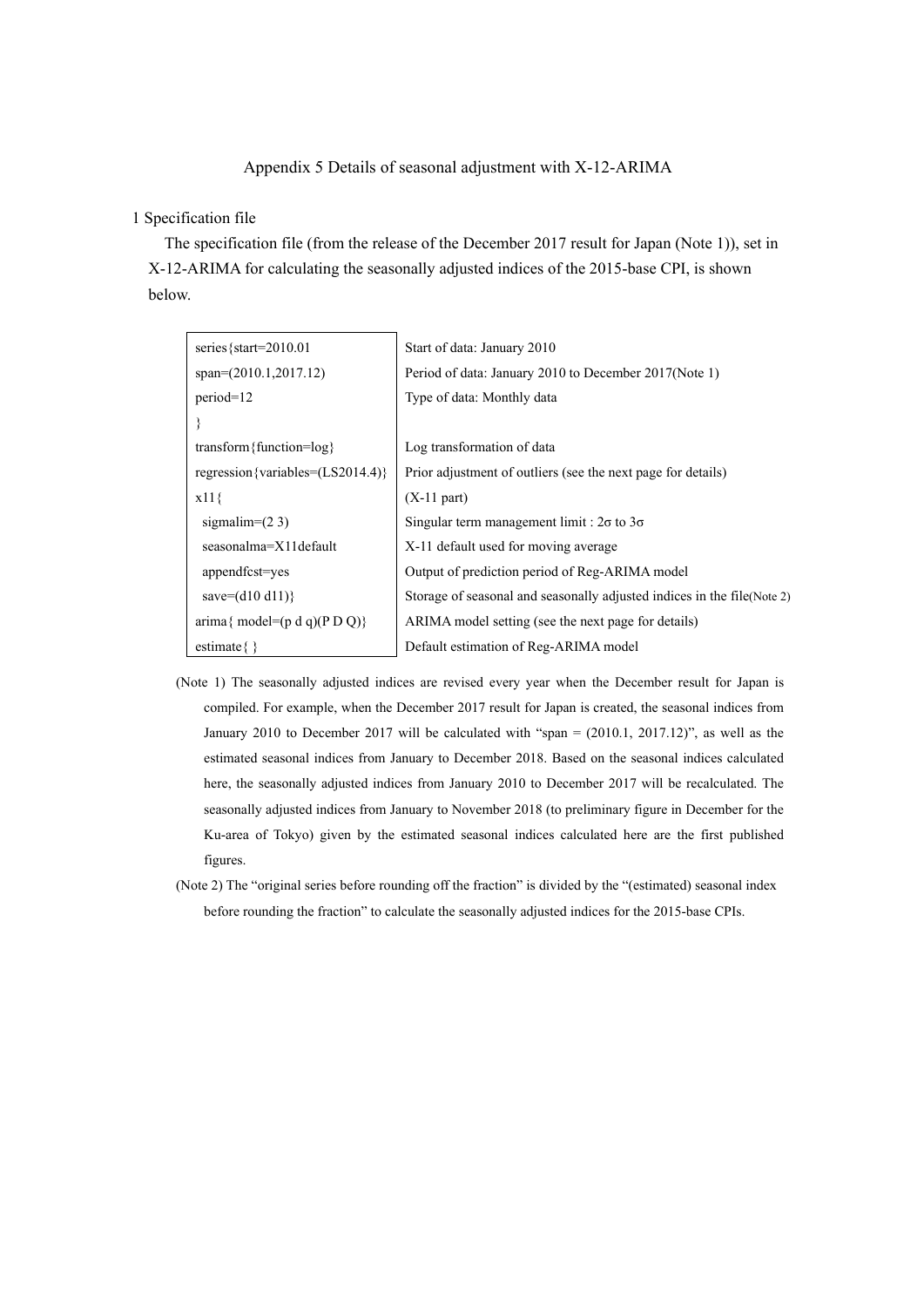## 2 ARIMA model setting and prior adjustment of outliers

The table below shows the ARIMA model and prior adjustment of outliers for each grouping\* .

| $(1)$ Japan                                                         |                                                            |                    |                                                                            |                    |
|---------------------------------------------------------------------|------------------------------------------------------------|--------------------|----------------------------------------------------------------------------|--------------------|
| Group                                                               | After the release of the<br>December 2017 result for Japan |                    | (Reference) Before the release<br>of the November 2017 result for<br>Japan |                    |
|                                                                     | <b>ARIMA</b> model<br>(p d q)(P D Q)                       | Outlier<br>setting | <b>ARIMA</b> model<br>(p d q)(P D Q)                                       | Outlier<br>setting |
| All items                                                           | (011)(011)                                                 | LS2014.4           | (011)(111)                                                                 | LS2014.4           |
| All items, less fresh food                                          | (1 1 0)(0 1 1)                                             | LS2014.4           | (1 1 0)(0 1 1)                                                             | LS2014.4           |
| All items, less imputed rent                                        | $(0\ 1\ 1)(0\ 1\ 1)$                                       | LS2014.4           | $(0\ 1\ 1)(1\ 1\ 1)$                                                       | LS2014.4           |
| All items, less imputed rent<br>and fresh food                      | (1 1 0)(0 1 1)                                             | LS2014.4           | (1 1 0)(0 1 1)                                                             | LS2014.4           |
| All items, less food (less<br>alcoholic beverages)<br>and<br>energy | (110)(110)                                                 | LS2014.4           | (110)(011)                                                                 | LS2014.4           |
| All items, less fresh food<br>and energy                            | $(1\ 1\ 1)(0\ 1\ 2)$                                       | LS2014.4           | (212)(210)                                                                 | LS2014.4           |
| Goods                                                               | (011)(012)                                                 | LS2014.4           | (110)(012)                                                                 | LS2014.4           |
| Semi-durable goods                                                  | (0 1 0)(1 1 0)                                             | LS2014.4           | (0 1 0)(1 1 0)                                                             | LS2014.4           |
| Goods, less fresh food                                              | (1 1 0)(1 1 1)                                             | LS2014.4           | (2 1 0)(0 1 1)                                                             | LS2014.4           |

| After the release of the<br>ecember 2017 result for Japan |  | (Reference) Before the release<br>of the November 2017 result for<br>Japan |                    |
|-----------------------------------------------------------|--|----------------------------------------------------------------------------|--------------------|
| Outlier<br>setting                                        |  | ARIMA model<br>(p d q)(P D Q)                                              | Outlier<br>setting |
| LS2014.4                                                  |  | (011)(111)                                                                 | LS2014.4           |
| LS2014.4                                                  |  | (1 1 0)(0 1 1)                                                             | LS2014.4           |
| LS2014.4                                                  |  | (0 1 1)(1 1 1)                                                             | LS2014.4           |
| LS2014.4                                                  |  | (1 1 0)(0 1 1)                                                             | LS2014.4           |
| LS2014.4                                                  |  | (110)(011)                                                                 | LS2014.4           |
| LS2014.4                                                  |  | (212)(210)                                                                 | LS2014.4           |
| LS2014.4                                                  |  | (110)(012)                                                                 | LS2014.4           |
| LS2014.4                                                  |  | (0 1 0)(1 1 0)                                                             | LS2014.4           |
| LS2014.4                                                  |  | (210)(011)                                                                 | LS2014.4           |
|                                                           |  |                                                                            |                    |

## (2) Ku-area of Tokyo

| Group                                                               | After the release of the January<br>2018 (preliminary) result for the<br>Ku-area of Tokyo |          | (Reference) Before the release<br>of the December 2017<br>(preliminary) result for the<br>Ku-area of Tokyo |          |
|---------------------------------------------------------------------|-------------------------------------------------------------------------------------------|----------|------------------------------------------------------------------------------------------------------------|----------|
|                                                                     | ARIMA model                                                                               | Outlier  | ARIMA model                                                                                                | Outlier  |
|                                                                     | (p d q)(P D Q)                                                                            | setting  | (p d q)(P D Q)                                                                                             | setting  |
| All items                                                           | (0 1 0)(0 1 1)                                                                            | LS2014.4 | (0 1 0)(0 1 1)                                                                                             | LS2014.4 |
| All items, less fresh food                                          | (2 1 2)(0 1 1)                                                                            | LS2014.4 | (2 1 2)(0 1 1)                                                                                             | LS2014.4 |
| All items, less imputed rent                                        | (0 1 0)(0 1 1)                                                                            | LS2014.4 | (0 1 0)(0 1 1)                                                                                             | LS2014.4 |
| All items, less imputed rent<br>and fresh food                      | (2 1 2)(0 1 1)                                                                            | LS2014.4 | (2 1 2)(0 1 1)                                                                                             | LS2014.4 |
| All items, less food (less<br>alcoholic beverages)<br>and<br>energy | (2 1 2)(1 1 0)                                                                            | LS2014.4 | (2 1 2)(1 1 0)                                                                                             | LS2014.4 |
| All items, less fresh food<br>and energy                            | $(1\ 1\ 1)(1\ 1\ 1)$                                                                      | LS2014.4 | (111)(112)                                                                                                 | LS2014.4 |
| Goods                                                               | (0 1 0)(0 1 1)                                                                            | LS2014.4 | (0 1 0)(0 1 1)                                                                                             | LS2014.4 |
| Semi-durable goods                                                  | (0 1 2)(0 1 1)                                                                            | LS2014.4 | (0 1 1)(0 1 1)                                                                                             | LS2014.4 |
| Goods, less fresh food                                              | (2 1 2)(0 1 1)                                                                            | LS2014.4 | (212)(011)                                                                                                 | LS2014.4 |

| fter the release of the January<br>18 (preliminary) result for the<br>Ku-area of Tokyo |          | (Reference) Before the release<br>of the December 2017<br>(preliminary) result for the |          |  |  |
|----------------------------------------------------------------------------------------|----------|----------------------------------------------------------------------------------------|----------|--|--|
|                                                                                        |          | Ku-area of Tokyo                                                                       |          |  |  |
| RIMA model                                                                             | Outlier  | ARIMA model                                                                            | Outlier  |  |  |
| o d q)(P D Q)                                                                          | setting  | (p d q)(P D Q)                                                                         | setting  |  |  |
| (0 1 0)(0 1 1)                                                                         | LS2014.4 | (0 1 0)(0 1 1)                                                                         | LS2014.4 |  |  |
| (2 1 2)(0 1 1)                                                                         | LS2014.4 | (2 1 2)(0 1 1)                                                                         | LS2014.4 |  |  |
| (0 1 0)(0 1 1)                                                                         | LS2014.4 | (0 1 0)(0 1 1)                                                                         | LS2014.4 |  |  |
| (2 1 2)(0 1 1)                                                                         | LS2014.4 | (212)(011)                                                                             | LS2014.4 |  |  |
| (2 1 2)(1 1 0)                                                                         | LS2014.4 | (2 1 2)(1 1 0)                                                                         | LS2014.4 |  |  |
| $(1\ 1\ 1)(1\ 1\ 1)$                                                                   | LS2014.4 | $(1\ 1\ 1)(1\ 1\ 2)$                                                                   | LS2014.4 |  |  |
| (0 1 0)(0 1 1)                                                                         | LS2014.4 | (0 1 0)(0 1 1)                                                                         | LS2014.4 |  |  |
| (0 1 2)(0 1 1)                                                                         | LS2014.4 | (0 1 1)(0 1 1)                                                                         | LS2014.4 |  |  |
| (2 1 2)(0 1 1)                                                                         | LS2014.4 | (2 1 2)(0 1 1)                                                                         | LS2014.4 |  |  |